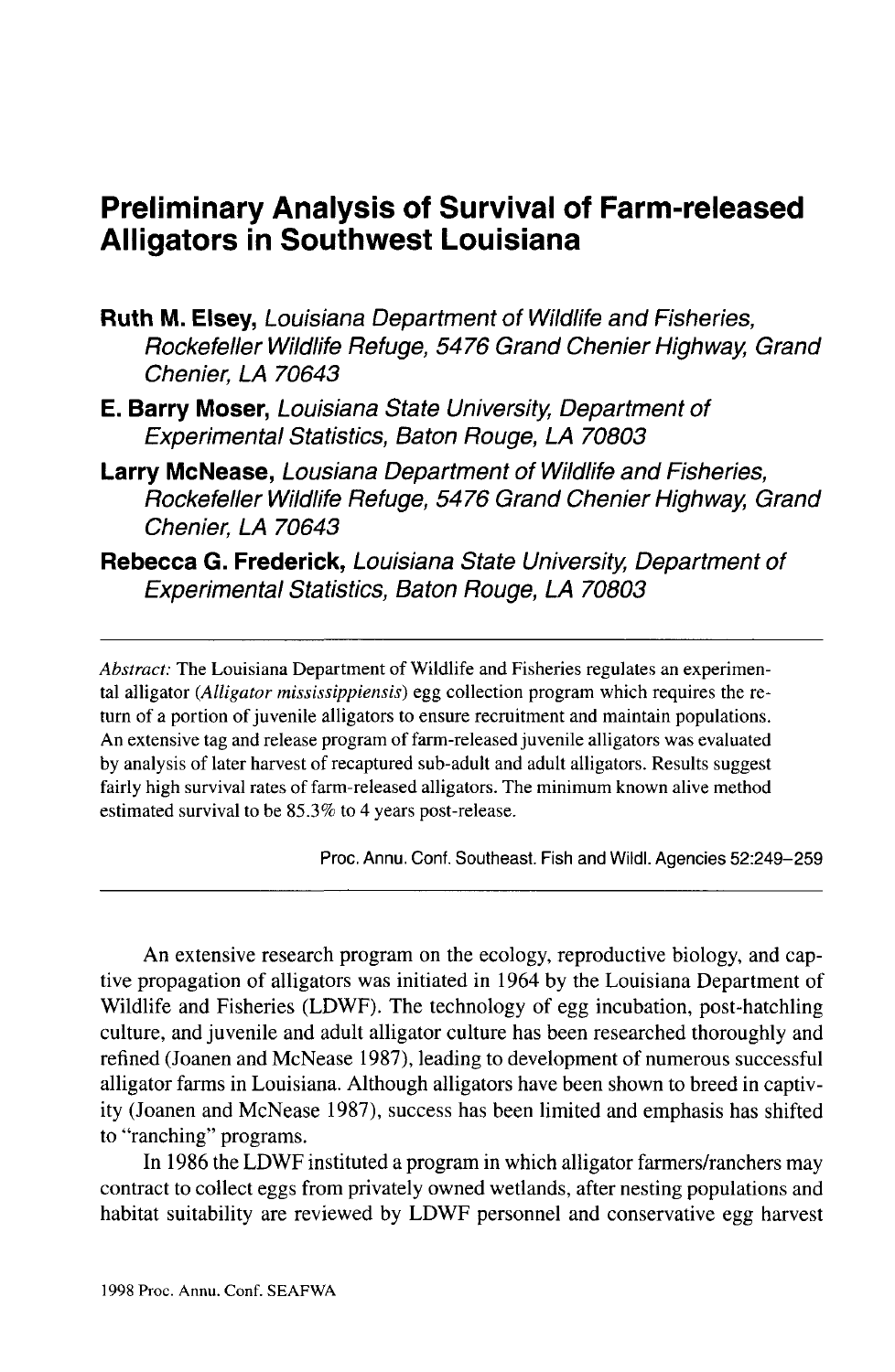quotas are set. As part of this experimental program, the alligator rancher is obligated to return to the wild healthy alligators between 0.92 m and 1.52 m representing a calculated percentage of his annual hatch rate based on estimated mortality/survivorship curves (Taylor and Neal 1984). Because mortality rates of alligator eggs and young alligators are high, egg ranching allows for prudent utilization of a segment of the population which would otherwise be lost to natural mortality. The high mortality of immature size classes (pre- and post-hatching) makes management of alligator populations through egg collection programs viable and may lead to greater population increases than if no such program is in place (Nichols et al. 1976, Staton 1989). This program in Louisiana has been successful and provides a strong economic incentive for landowners to conserve and manage their wetlands. Sustained utilization of alligators and their eggs is well recognized as an effective management practice and a conservation tool to preserve wetlands (Joanen et al. 1997).

Louisiana's alligator egg ranching program increased dramatically between 1986 and 1990. Before 1986, the farm inventory was relatively low due to limitations with stock procurement, and the initial few farmers were supplied hatchlings from eggs collected by department personnel from state-owned lands. Increasing interest in alligator farming/ranching during the late 1980's led to a rapid expansion of the program, and the demand for hatchlings for the growing industry could not be met from agency resources. The LDWF in 1986 developed guidelines and strict quotas whereby potential farmers/ranchers might obtain eggs from suitable private wetlands, which historically have been shown to support significant populations of alligators. The alligator farmer/rancher is required to return a certain quota of healthy captive-raised juvenile alligators during the warm months of the year to the original egg collection site for restocking to ensure the viability of the wild population.

The LDWF initially required a quantity of juvenile alligators equal to 17% of the eggs hatched by the rancher to be returned within 2 years of hatching. In the first 3 years of the release program (1988-1990) returns were limited to a total of < 15,000 alligators, and sizes at release were generally small, averaging 91-97 cm. In 1991, a sliding scale return rate was established based on the estimated 17% survival rate from hatching to 121.9 cm and utilizing the relationship of survival between size classes as specified in Taylor and Neal (1984) to extrapolate to survival rates for alligators from 91.4 cm to 152.4 cm. For example, more alligators must be returned if the average is smaller (example 18% at 119.4 cm average) and fewer animals are required if the average is larger (example 14% at a 134.6 cm average). Alligators must be  $\geq 91.4$  cm and are usually  $\leq 152.4$  cm at release and must be free of disease or deformities to be acceptable for release.

Limited data exist on survival of restocked crocodilians returned to the wild from captivity, or on the success rate of relocation, repatriation , and translocation efforts in crocodilians (Dodd and Siegel 1991). Blake and Loveridge (1975) expressed concern that captive raised and released crocodilians might not thrive, possibly as a result of having to learn to hunt for food and adapt to a new environment. The purpose of this study was to evaluate survival of alligators raised in captivity and released to the wild. These data may be used to further refine management recommendations and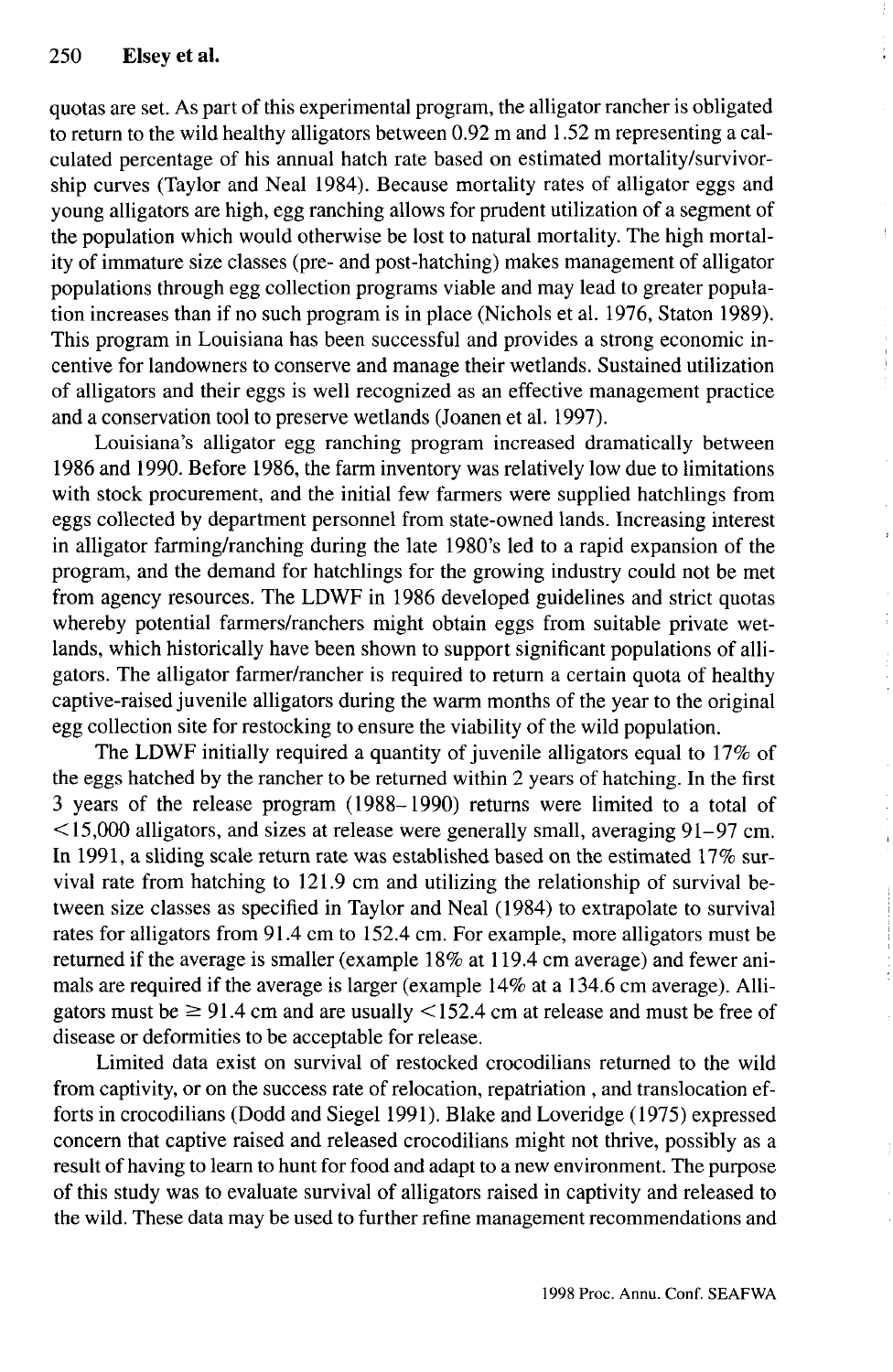more precisely determine appropriate return rates of ranched alligators to the wild needed to maintain populations.

We acknowledge the assistance of numerous LDWF employees in collection of data in the field. We appreciate the cooperation of the administrative and land management staff on the study areas, including Earl Abshire, Judge Edwards, and Roger Vincent, Jr.

### **Methods**

Releases are made from 15 March to 30 September once the weather is believed to be warm enough to enhance survivorship. LDWF personnel supervise each release, and the "put-back" alligators are marked individually with serially numbered monel web tags, and 1 or more tail scutes are removed. Length to the nearest 1.27 cm is recorded, and sex determined by visual examination after exposing the penis/clitoris by opening the cloaca with a nasal speculum.

Various alligator program participants are encouraged by department personnel to provide tag return data to the agency. Alligator farmers, land managers, and trappers are requested to collect specific information and to notify department personnel if a tagged alligator is taken during the annual wild alligator harvest. Data on length, sex, web tag, and tail notch are collected at the time of recapture so that interval growth rates may be determined. As this program developed, it became apparent that having LWDF staff members present in centralized processing sheds would greatly increase tag recovery rates during the wild harvest. This would also improve data collection (i.e., correct tag numbers being recorded, accurate lengths obtained, etc.). Many tag recoveries are undoubtedly missed, as the numerous processing sheds often operate 24 hours daily during the first several days of the alligator season, and logistically cannot all be covered by the limited staff available.

Although Louisiana's alligator ranching program is statewide, we chose 3 land companies as study areas for this preliminary analysis, selected due to several years of participation in egg ranching/returns, proximity to a field office, and a history of having the majority of their alligators which were harvested processed at an accessible skinning facility. Vermilion Corporation comprises >45,700 ha, with nearly equal mixtures of fresh, intermediate, and brackish marshes. Miami Corporation encompasses some 91,000 ha of predominately fresh and intermediate marshes. Amoco (White Lake) has just over 28,300 ha of fresh marsh. The 3 study sites collectively total approximately 165,000 ha in southwestern Louisiana.

Due to the small sample size of alligators released in 1988 and 1989, we began the analysis with the 1990 releases; 42,319 alligators were released to these wetlands from 1990 through 1997. The released alligators are juveniles, and grow approximately 18-20 cm/year (Elsey et al. 1992a, R. M. Elsey, unpubl. data). Thus, they do not approach the normal harvestable size class (182 cm) until several years after release.

As the alligators grow, often the web tags are displaced from between the toes and lost. This precludes identification of those individual alligators for growth data,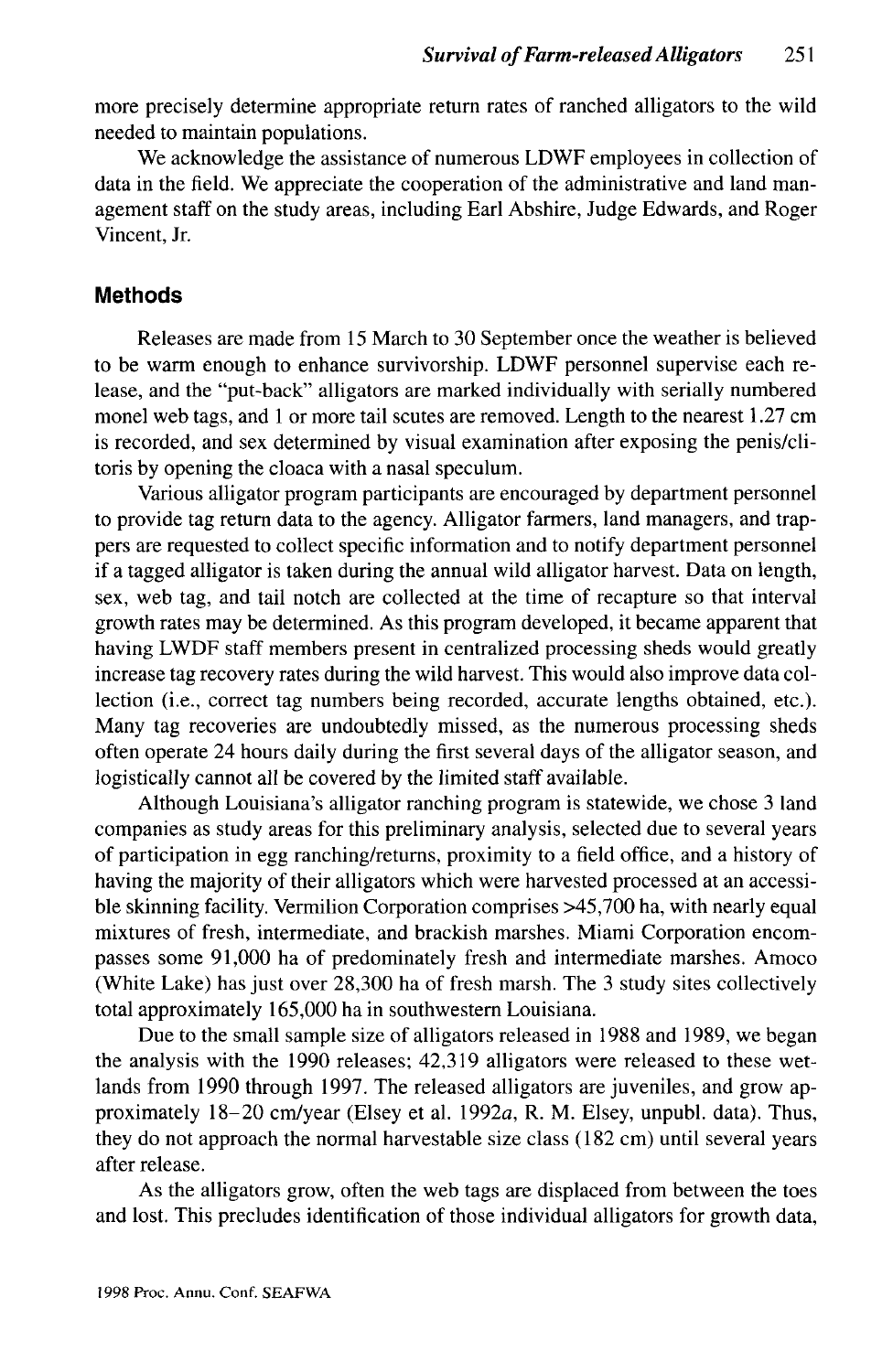but year-specific tail notches were used starting in 1994 (and occasionally before). Thus in many cases a retrapped alligator might be assigned to a cohort release year even if the foot web tag was missing. In some cases a "conservative" release year was assigned to a recaptured alligator. For example "C" notches were used on some Vermilion Corporation alligators in 1989 and 1991. If a "C notched alligator from that area was recaptured (with web tag missing), we assigned the later year possible (1991) as the release year, although it may have been released 2 years earlier, and thus survived 2 years longer. Therefore, survival rates reported herein are minimum rates, as many may have survived longer than assumed by the conservative cohort year assigned.

Several survival models were fit to the tag recovery data from the alligator harvests. The band recovery models with year-specific survival and catchability (Brownie et al. 1985) along with age-specific (time since release) survival modifications, were fit using the program SURVIV (White 1983) for the cohort years of 1990 through 1997. Various submodels with survival constrained to be constant with time or age, or catchability constrained to be constant with time were also fit (see Brownie et al. 1985). Several of these models have parameter identifiability problems, but are included because they indicate the potential goodness-of-fit of these approaches.

A minimum known alive approach was also used to estimate the probability of surviving to a specified harvest season following release and then being caught. Recoveries through time were used to establish the minimum known number of individuals that had to have been alive to be able to observe the known recoveries. The recoveries were treated as coming from a binomial distribution and the probabilities were pooled over cohorts. To estimate the survival probabilities, the survival-catchability estimate was divided by a catchability of 4%, based upon harvest quotas and population survey data. This approach is analagous to a life-table approach and assumes that the cohorts are sufficiently sampled through time that few if any remain to be harvested, otherwise survival will be underestimated. It also assumes that catchability is known and constant with time.

All of the models assume that tag loss and reporting errors are negligible, and that all tagged gators within a cohort are homogeneous with respect to catchability and survival. In several models (e.g., year-specific or age-specific models and the life-table method), it is also assumed that survival and catchability are homogeneous among cohorts according to time or age.

## **Results and Discussion**

Alligator trappers target their catch effort for larger alligators (which are more valuable) by scouting trapping sites and adjusting the height of the baited line. Unlike most survival analyses, our results tend to reveal increasing numbers of recaptures in successive years, as the alligators grow and reach the targeted harvestable size (Table 1). Most survival models on waterfowl and other species show decreasing band recoveries with successive years as the cohort gradually succumbs to natł

 $\mathbf{r}$ 

 $\overline{1}$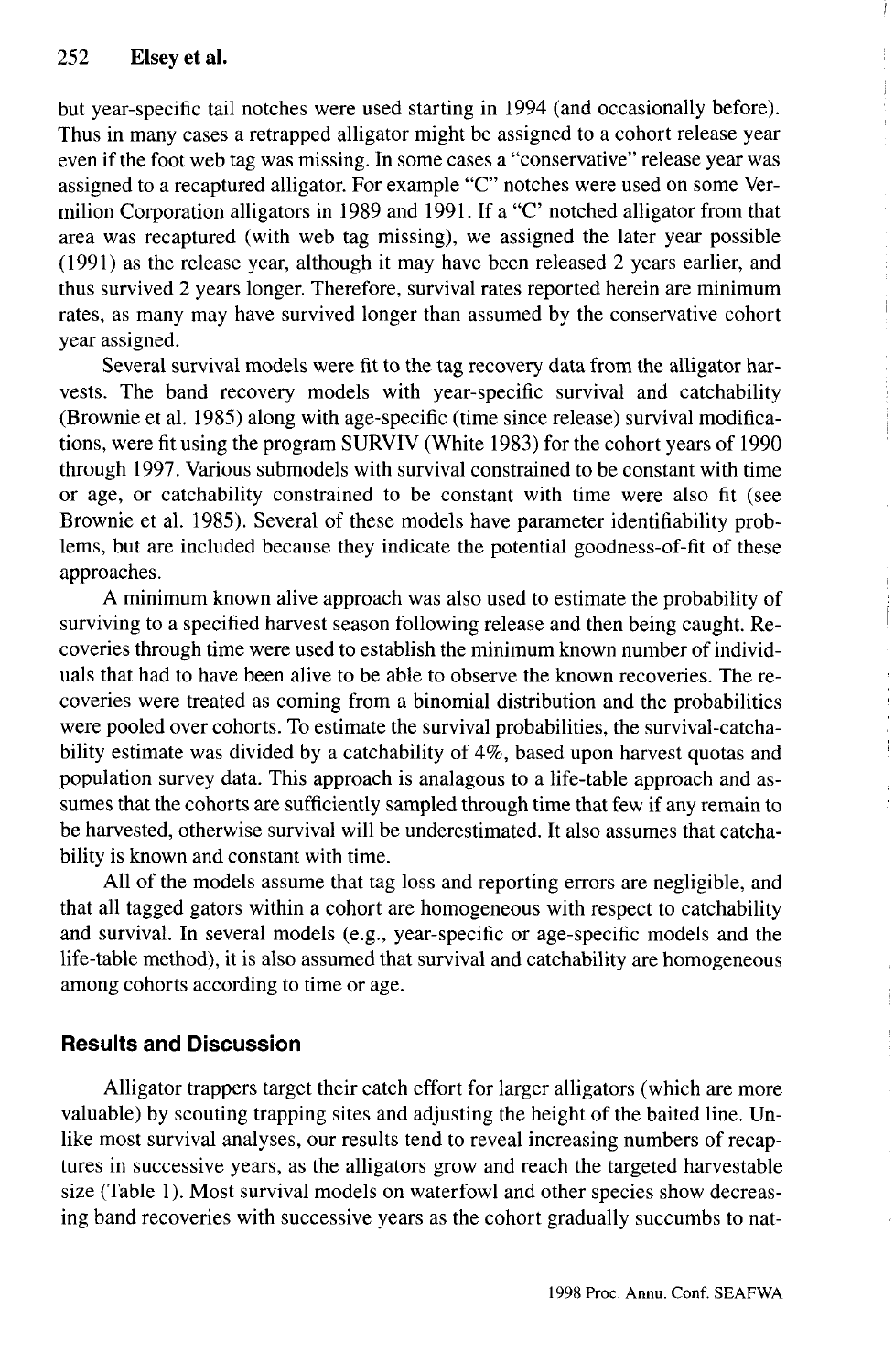| Year released        | N Released | Harvest year   |      |          |      |          |      |      |      |                 |
|----------------------|------------|----------------|------|----------|------|----------|------|------|------|-----------------|
|                      |            | 1990           | 1991 | 1992     | 1993 | 1994     | 1995 | 1996 | 1997 | Total<br>Cohort |
| 1990                 | 186        | $\overline{2}$ | 5    | 2        |      | 4        | 4    |      | 2    | 27              |
| 1991                 | 9,392      | $x^a$          |      | 12       | 41   | 89       | 183  | 117  | 148  | 591             |
| 1992                 | 4.354      | X              | x    | $\Omega$ |      | 10       | 22   | 22   | 28   | 83              |
| 1993                 | 5,256      | X              | X    | X        | 9    | 27       | 114  | 62   | 132  | 344             |
| 1994                 | 4,295      | x              | X    | x        | X    | $\Omega$ | 34   | 26   | 69   | 129             |
| 1995                 | 3.280      | X              | X    | x        | X    | X        | 14   | 14   | 18   | 46              |
| 1996                 | 7,756      | x              | X    | x        | x    | X        | X    | 30   | 27   | 57              |
| 1997                 | 7,800      | x              | X    | X        | X    | x        | X    | X    | 17   | 17              |
| <b>Total Retraps</b> |            | $\overline{2}$ | 6    | 14       | 58   | 130      | 371  | 272  | 441  | 1.294           |

Table 1. The number of juvenile alligators released by year and recovered in subsequent annual September harvests.

a. An "x" indicates a retrap was not yet possible (i.e., alligators released in 1992 could not be harvested in I990or 1991).

ural and hunter mortality. This unusual pattern seen in alligators is of great interest and is being evaluated separately as part of a long-term study (E. B. Moser, unpubl. data).

Louisiana's annual September harvest has a quota of 4% of the population. The minimum known alive model provided a fit that was consistent with the Taylor and Neal (1984) model of survival though considerable variability exists among years of release resulting in large chi-square measures of fit (4 years post release model:  $\chi^2$ = 139,  $P \le 0.001$ ). The age-specific band recovery models tested fit poorly ( $\chi^2$ ) = 316, df = 9,  $P \le 0.001$ ). This may be in part attributed to the fact that the smaller alligators (early years following release) are not fully recruited into the harvest and there is not a sufficiently long history of the cohorts through this harvest period. It is also very likely that both survival and catchability are both age- and year-specific in alligators because their size would certainly affect catchability (and desirability) along with its survival. The results from our model suggest fairly high survival rates, although the model "goodness of fit" is not optimum. We anticipate that fits will improve with time as more data are accumulated.

The minimum known alive method estimated survival to 4 years post release to be 0.85 (range 0.79-0.92) and 0.55 to 5 years post release (range 0.49-0.61, Table 2). Lower survival rates 5-6 years after release are likely due in part to the large number of "retraps" that have been captured 6 or 7 years after release and which had lost their foot web tags, and could not be identified as one from the study area.

Several factors limited our ability to document all known retraps, and thus survival of the farm-released alligators is likely greater than we estimate in this study. Tag-reporting rates by trappers are probably low, as is the case with band-reporting rates in waterfowl (Reinecke et al. 1992). The monel tags used tend to darken with time and thereby were easily overlooked. Incomplete data are often reported by trappers (i.e., 4 or 5 digits of a 6-digit tag number reported), making the data of limited use. One study on marine turtles documented a probability of monel tags being lost approaching 100% after a tag age of about 10 years (Limpus 1992).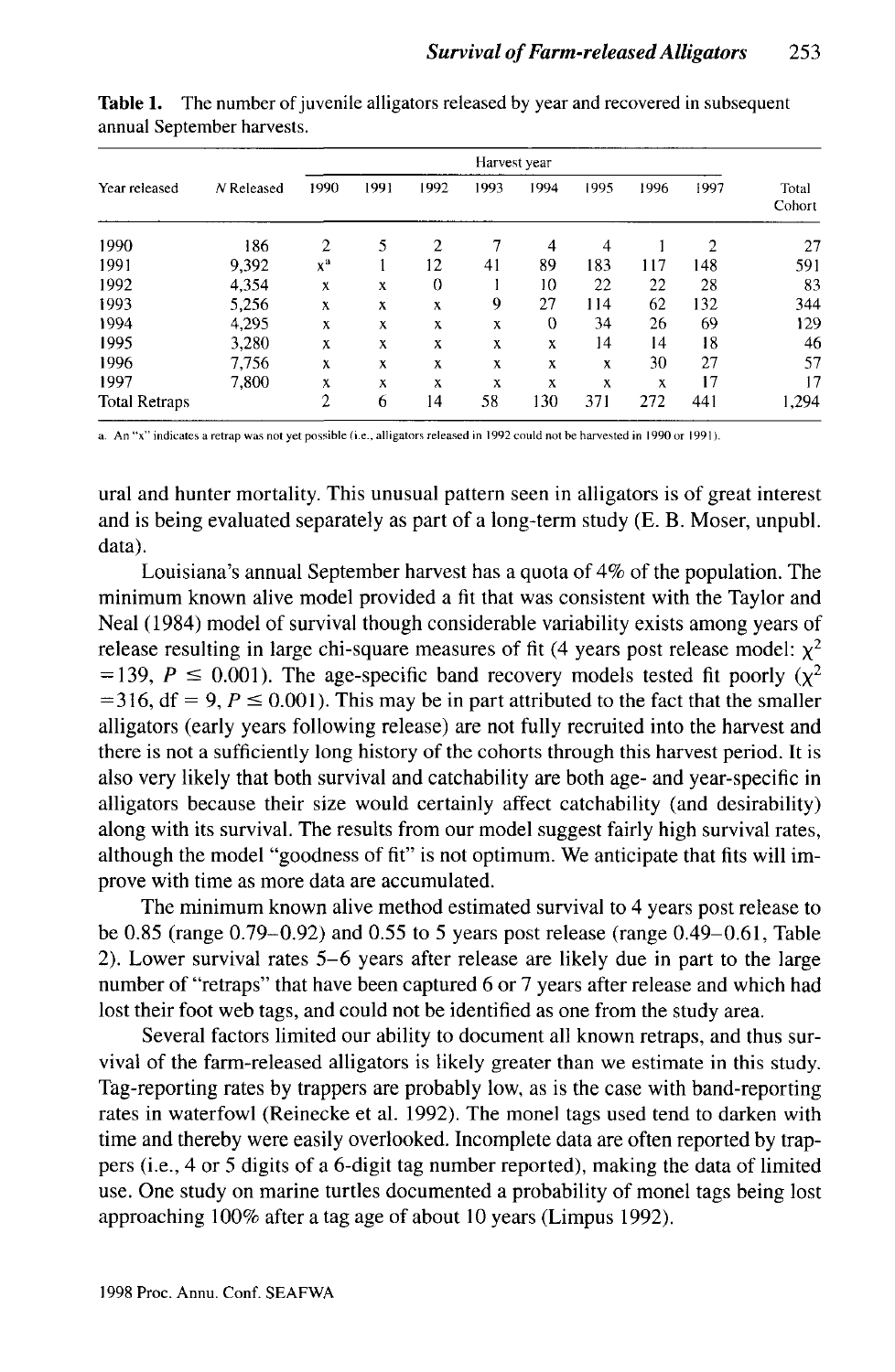#### 254 Elsey et al.

| Years since release | Survival estimate | Range           |  |  |
|---------------------|-------------------|-----------------|--|--|
| 0 (within 6 months) | 0.764             | $(0.72 - 0.80)$ |  |  |
|                     | 0.886             | $(0.83 - 0.93)$ |  |  |
| $\overline{2}$      | 1.033             | $(0.97-1.09)$   |  |  |
| 3                   | 0.959             | $(0.89 - 1.02)$ |  |  |
| 4                   | 0853              | $(0.79 - 0.92)$ |  |  |
| 5                   | 0.554             | $(0.49 - 0.61)$ |  |  |
| 6                   | 0.414             | $(0.35 - 0.48)$ |  |  |
|                     | 0.311             | $(0.07-1.20)$   |  |  |

Table 2. Survival estimates (95% confidence interval) based upon the binomial model as estimated by logistic regression analysis of the minimum known alive since release.<sup>a</sup>

a. Catchability is assumed to be the 4% harvest quota.

The wild harvest is scheduled in September because breeding females will be in the remote marsh interior at nest sites during this period (Joanen and McNease 1989) and thus less vulnerable to trapping. Trappers generally access large open water canals by outboards or mudboats and select larger adult males which typically comprise 70%-75% of the harvest (Elsey et al. 1994). Because alligators have temperature dependent sex determination (Ferguson and Joanen 1982), alligator farmers can program the sex and resultant post-hatching growth rate of the hatchlings resulting from eggs incubated at optimum temperatures (Joanen et al. 1987). Until recently, alligator releases have been slightly female biased. Through the 1994 release season, statewide releases were 57.6% female, 37.4% male, and 5.0% unknown or unreported. Because 57.6% of the farm releases are female, the September season harvest (which strategically selects for surplus adult males, to protect breeding females) will select against farm releases being caught. Survival of farm releases is likely higher than catch rates (which favor males) would indicate. Releasing a large percentage of females should enhance population recruitment, as one male is able to breed with several females in a breeding season and therefore generate more nesting by additional females. A similar strategy has been suggested for conservation programs that artificially incubate turtle eggs (Vogt 1994).

Another factor that can limit the catch rate of farm-released alligators is that all alligators (unlike waterfowl for example) are not equally desirable or catchable. In general, larger alligators are more valuable to the trapper, who is paid depending on the total length of the alligator. Trappers set their lines at a high level to ensure catching large alligators. Thereby, farm-released juvenile alligators are not targeted for harvest until several years after release, when they grow into the adult size class.

Many farm-released juvenile alligators undoubtedly succumb to the same natural mortality factors (cannibalism, adverse weather events, road kills, propeller strikes, etc.) that affect native wild alligators prior to reaching the adult harvestable size class. Taylor and Neal (1984) calculated that from a cohort of eggs and hatchlings that survived to become juveniles, of 103 left alive at 121.9 cm total length only 45 would live to be 182.9 cm, and only 25 would live to be 213.4 cm, which are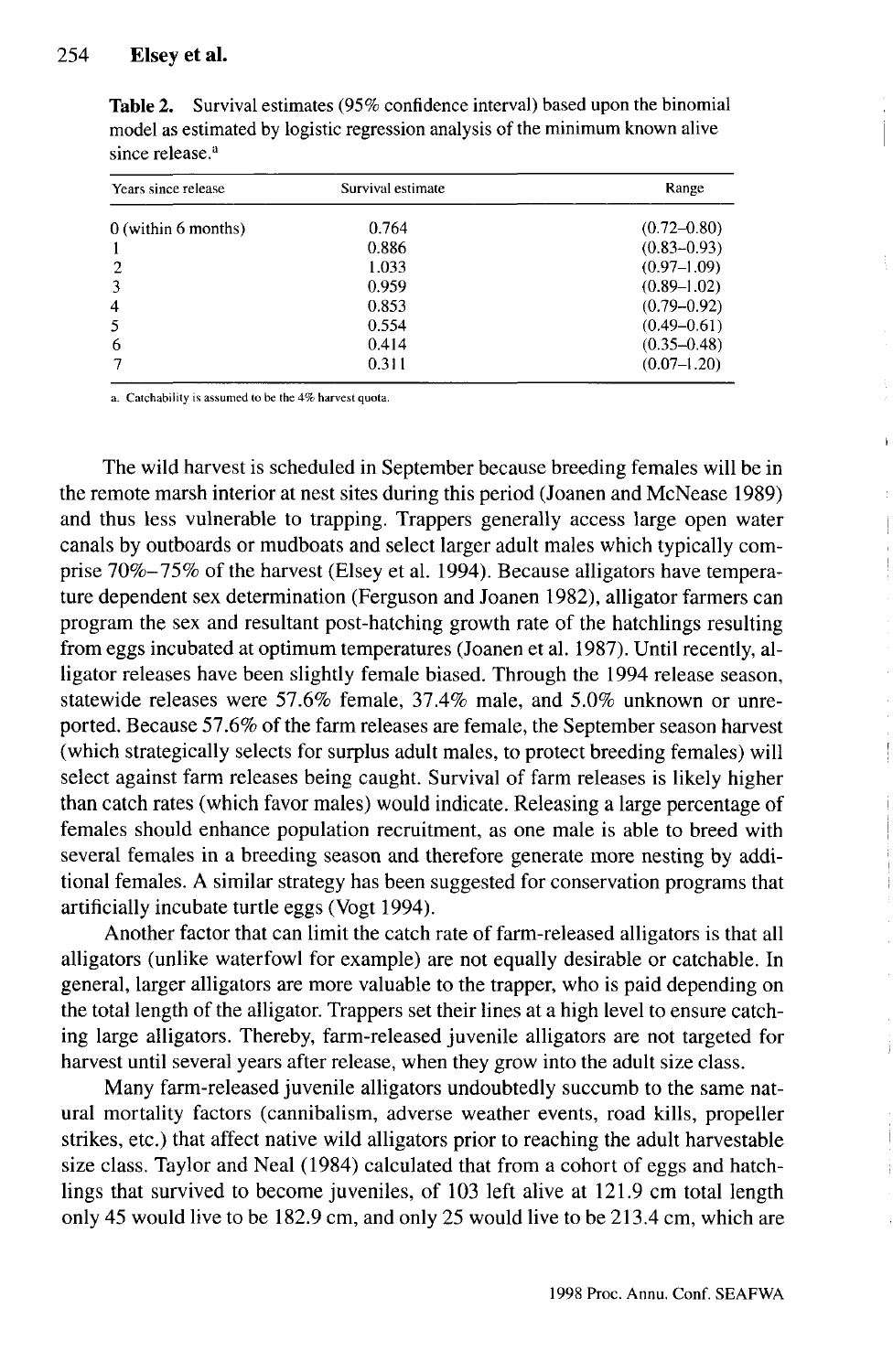generally considered to be the adult size classes for harvest. Thus, we assume 56% of the juvenile farm-releases succumb to natural mortality before reaching harvestable adult size classes, as predicted for their native wild counterparts of the same size structure (Taylor and Neal 1984). Some of this expected mortality may be averted due to the superior body condition and accelerated growth rates reported in farm-releases (Elsey et al. 1992a).

Another factor that may influence recovery rates of farm releases (which in the early phases of this study were somewhat smaller at harvest recovery than the statewide 213 cm average) is the current market price of alligator hides. For example, in a strong market the high prices make it profitable for a trapper to spend more time scouting and be more selective in his trapping effort in order to catch larger alligators. If prices are poor, the extra time required to be more selective may be cost prohibitive, so the trapper will be less selective, complete his harvest quickly, and fill his quota with smaller alligators, a higher percentage of which may be farm-releases in the early stages after release. For example, a strong market in 1996 encouraged trappers to be very selective, and fewer recaptures of released animals were caught than in 1995 and 1997, when low prices deterred selective trapping for large alligators, and more retraps were encountered (Table 1). Adverse climatic events (such as the severe drought in 1996) led to a lowered harvest quota that year, resulting in fewer tag recoveries. Cannibalism would be expected to be high in drought years as alligators are concentrated in remaining water (Woodward et al. 1987).

During September harvests, trappers were issued a form on which to report harvest of a marked (tail notched) alligator and to record the date harvested, length at harvest, web tag number (if present), etc. Few were obtained in the early years of the program; so in 1994 we showed trappers (at the time of tag issuance) color photos of a tail notch and web tag in the alligator's foot and further encouraged reporting "retrapped" alligators. Also, having Department staff available in processing sheds clearly affects tag recovery rate, as was evident in recent years.

As farm alligators grow through time, more reached harvestable size around 1994. For example, the first significant releases (statewide) were made in 1991 at a 114 cm average, and in 1992 at a 109 cm average. At an estimated growth of 18 cm per year these alligators would not reach the 183 cm size class until 1994 and 1995. Thus, although the farm-releases began in 1988, the September season harvest recoveries were limited until recent years. Of approximately 4,450 farm releases harvested statewide, over 1,500 (nearly 34%) were recovered in the most recent 1997 season. Survival analysis done prior to this would certainly have underestimated survival rate of farm-released alligators.

Studies of survival in native wild alligators have provided widely varying results. Often the studies are short term and focused on a local population, and often involve hatchling and small juvenile alligators, which have high mortality rates. The methods used to evaluate survival can affect data interpretation. Woodward et al. (1987) estimated survival to 1 year of hatchling alligators in a Florida lake to be 41%, and survival to 2 years to be 8%, using Jolly-Seber analysis of recapture data. Using minimum-known-alive (MKA) estimates, their results were much lower (46% of the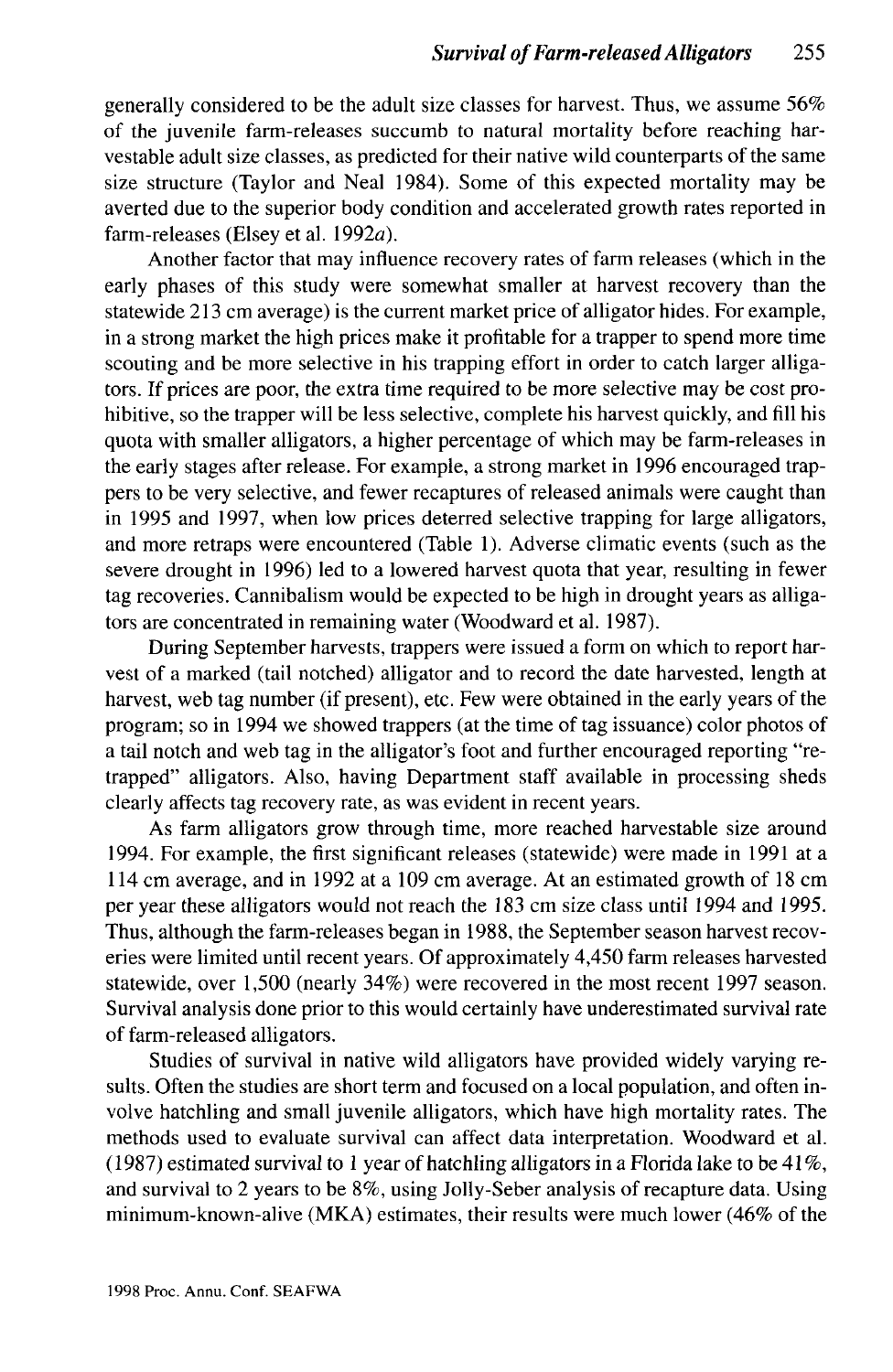Jolly-Seber estimate for 1-year survival), leading them to conclude MKA methods underestimate survival. In South Carolina, Brandt (1989) found 63% survival from 4 clutches, with another clutch having only 17% first year survival. Of the 5 clutches combined, Brandt (1989) reported a 2-year survival rate of 37%, and 16% survival to 3 years. This small study was on a sparsely populated 1,120-ha area thought to have a total population of approximately 200 alligators, of which 62 were members of 4 clutches hatched in 1985. Deitz (1979) reported survivorship through the first year post-hatching to be 30% in a lake habitat, and 17% in a shallow marsh (3 pods only). Two-year survival in a small sample of lake habitat was 14% (2 pods). Carbonneau (1987) estimated 83.6% of hatchlings were lost before reaching 1 year of age.

We are not aware of any large scale, long-term studies on survival rates of larger juvenile alligators (91-122 cm) prior to our present study, which is an experimental part of a statewide management program of millions of hectares of alligator habitat. An unedited and unreviewed report (Chabreck et al. 1997) on a small intensive study site (4,203 ha) in southeastern Louisiana suggested survival rates were much lower than in the present study. This may be due to the different habitat affecting growth rates or density dependent survival on their study area. Also, selection of release sites in non-juvenile habitat probably adversely affected survival in that study (R. Moertle, pers. commun.). A telemetry study done concurrently on the same study area (Addison 1993) showed good survival of farm-releases (67% annual survival estimated), and found no difference between native-wild or farm-releases in either seasonal or annual survival rates. Both groups survived slightly better than might have been estimated by Taylor and Neal's methods (1984).

Most young crocodilians have high mortality rates (Thorbjarnarson 1988, Webb and Manolis 1989) and therefore egg ranching of many crocodilian species has evolved as a conservation tool (Hutton and Webb 1992). Many international programs have incorporated release of "head-start" captive raised crocodilians to enhance recruitment of natural populations or restock depleted habitats.

Early studies on *Crocodylus niloticus* in Rhodesia (now Zimbabwe) showed good survival of station-reared crocodiles, which were longer and much heavier than wild crocodiles of the same age, and therefore well able to survive in the wild (Blake and Loveridge 1975). Child (1987) reported released crocodiles prospered, judging from both subjective observations and from the results of a mark-recapture program. In contrast, a recent study has shown high mortality of released Nile crocodiles (R. Fergusson, pers. commun.). This may be due to limited habitat available (i.e., a river and its fringes) with no separation of adult and juvenile habitat leading to high intraspecific competition. Vast wetlands with separate juvenile and adult habitat in coastal Louisiana may promote survival of released juveniles due to extensive available habitat for dispersal. Graham (1968) noted that in *C. niloticus,* where habitat (bare shoreline) is unsuitable for juveniles, mortality may be nearly 100%.

Tropical habitats with distinct wet and dry seasons (and no separation of juvenile and adult habitat) may not be suitable for release of crocodilians. Density dependent mortality and intraspecific competition will be accentuated when the available habitat shrinks during the prolonged dry season.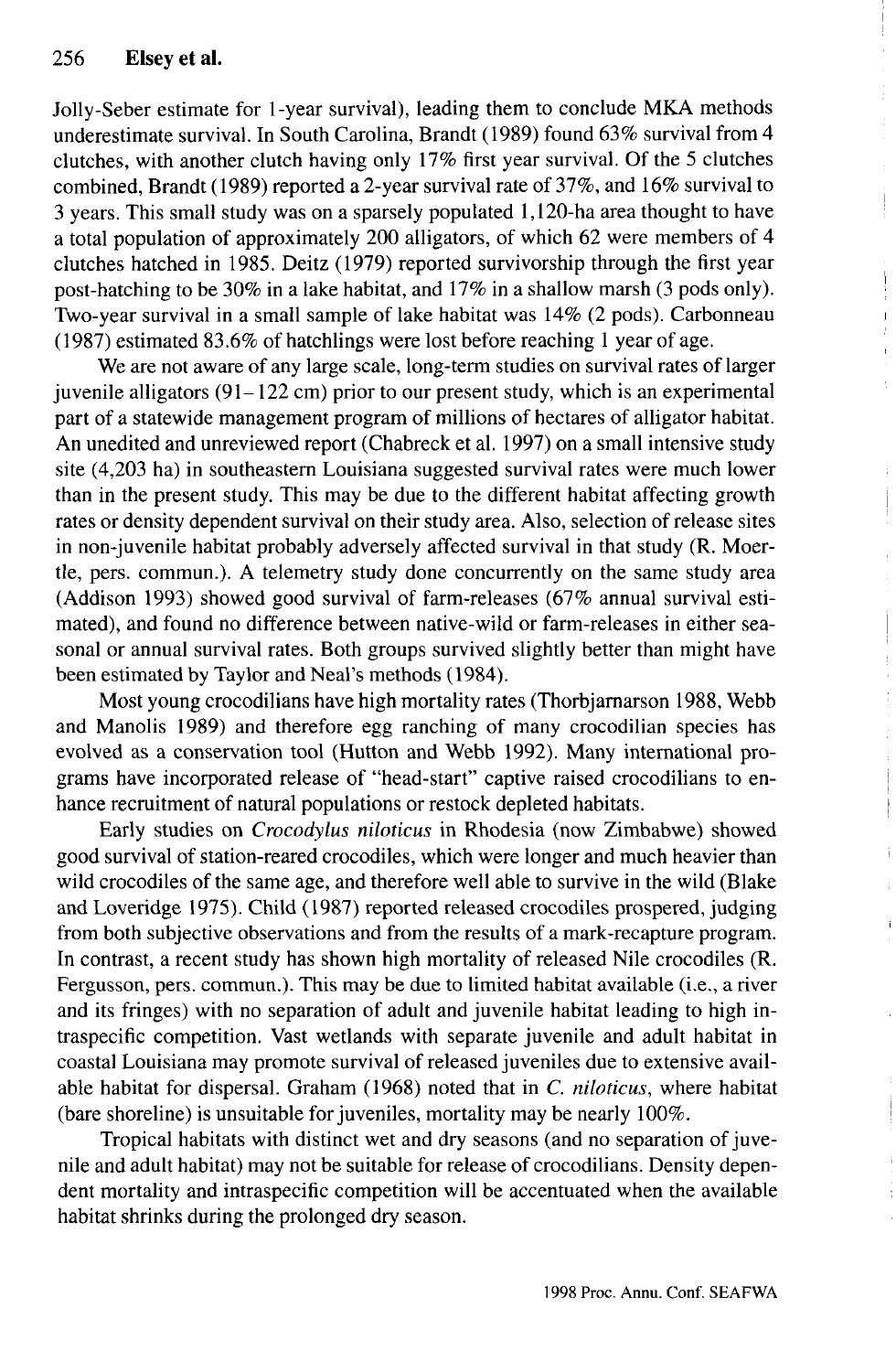Crocodilains have also been released in India for many years, and in some sanctuaries gharial *(Gavialis gangeticus)* population increases are thought to be mainly due to the releasing program (Rao 1990). Whitaker (1982,1987) stated that most of the gharial, muggers, and saltwater crocodiles *(G. gangeticus, Crocodylus palustris,* and *C. porosus)* released into Indian waters in the last few years have survived, and the Forest Department authorities believe most releases have been successful.

In Australia, Smith and Webb (1985) found that captive-raised, released *C. johnstoni* survive as well as wild freshwater crocodiles of equivalent sizes. Preliminary reports in Venezuela are that released Orinoco crocodiles have adapted well (Thorbjarnarson 1993), and Arteaga (1997) estimated survival of wild *C. acutus* in a Venezuelan reservoir to be 10%, considerably less than introduced animals (25%) in his study. Another critically endangered species *(C. rhombifer)* appears to be dispersing and thriving after release in Cuba (Soberson et al. 1996).

Our preliminary results suggest that farm-released alligators grow at least as well as and often superior to native wild counterparts matched for size and sex (Elsey et al. 1992a, R. M. Elsey, unpupl. data). They also are able to forage for food successfully after release, despite having been raised entirely in captivity prior to release (Elsey et al. *\992b).* Chabreck (1971) noted "pen-reared alligators responded similarly to wild alligators when transferred to new locations and released." We also have documented attainment of sexual maturity in female farm-released alligators with evidence of ovulation and production of eggs (Elsey et al. 1998).

These preliminary results suggest the "release to the wild" program appears successful thus far, but close monitoring will continue for many years. Nesting surveys through 1997 (McNease et al. 1994, LDWF unpupl. data) show a significant increase in nesting/population in coastal Louisiana, despite the harvest of over 2.3 million eggs since 1986 and some 27,000 adults annually. Supplementing natural wild recruitment of alligator populations with release of a percentage of juvenile alligators after utilization of alligator egg resources appears to be a valuable management tool for this species, particularly since their accelerated growth may enhance survival to sexual maturity. Continuation of this on-going study over the next several years should provide data to further refine management practices in alligator ranching programs, with emphasis on recommendations for techniques in selecting relocation sites, release season, optimum size at which to release alligators, and precise quotas needed for restocking to maintain healthy wild alligator populations.

## **Literature Cited**

- Addison, B. G. 1993. Survival and movement of farm-raised alligators released in a freshwater marsh in southeastern Louisiana. M.S. Thesis, La. State Univ., Baton Rouge. 79pp.
- Arteaga, A. 1997. Growth, survival, and habitat use of *Crocodylus acutus* introduced to the Tacarigua reservoir. Crocodile Spec. Group Newsletter 16:16-18.
- Blake, D. K. and J. P. Loveridge. 1975. The role of commercial crocodile farming in crocodile conservation. Biol. Conserv. 8:261-272.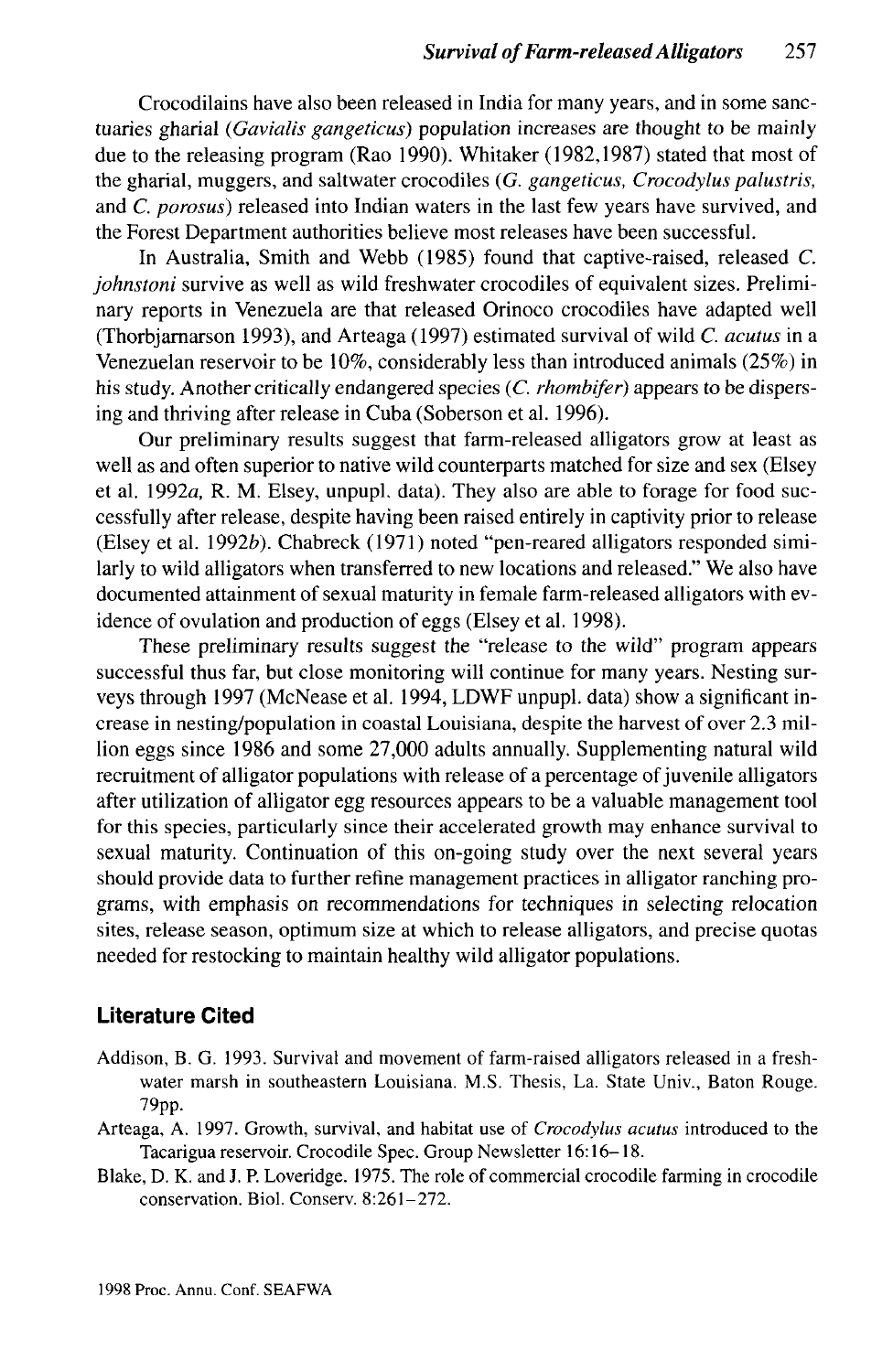- Brandt, L. A. 1989. The status and ecology of the American alligator *(Alligator mississippiensis)* in Par Pond, Savannah River site. M.S. Thesis, Fla. Internat. Univ. 89pp.
- Brownie, C, D. R. Anderson, K. P. Burnham, and D. S. Robson. 1985. Statistical inference from band recovery data—A handbook, second ed. U.S. Fish and Wildl. Serv. Resour. Publ. No. 156, Washington, D.C. 305pp.
- Carbonneau, D. A. 1987. Nesting ecology of an American alligator population in a freshwater coastal marsh. M.S. Thesis, La. State Univ., Baton Rouge. 53pp.
- Chabreck, R. H. 1971. Management of the American alligator. Proc. First Working Meet. Crocodile Spec. Vol. I. IUCN Supp. Pap. 32:137-144.
- , V. L. Wright, B. G. Addison, Jr., and D. C. Bossert. 1997. Survival of farm-released alligators in a freshwater marsh in Louisiana. Pages 60-69 *in* Proc. 4th Reg. Meet. Crocodile Spec. Group of Latin America and the Caribbean, IUCN—The World Conserv. Union, Gland, Switzerland.
- Child, G. 1987. The management of crocodiles in Zimbabwe. Pages 49-62 *in* Wildlife management: Crocodiles and alligators. G. J. W. Webb, S. C. Manolis, and P. J. Whitehead, eds., Surrey Beatty and Sons Pty., Ltd., Chipping Norton, New South Wales, Australia.
- Deitz, D. C. 1979. Behavioral ecology of young American alligators. Ph. D. Diss., Univ. Fla., Gainesville. 151pp.
- Dodd, C. K., Jr. and Seigel, R. A. 1991. Relocation, repatriation, and translocation of amphibians and reptiles: Are they conservation strategies that work? Herpetologica 47:336-350.
- Elsey, Ruth M., T. Joanen, L. McNease, and N. Kinler. 1992a. Growth rates and body condition factors of *Alligator mississippiensis* in coastal Louisiana wetlands: a comparison of wild and farm-released juveniles. Comp. Biochem. Physiol. 103A:667-672.
- -, L. McNease, T. Joanen, and N. Kinler. 1992b. Food habits of native wild and farm-released juvenile alligators. Proc. Southeast. Assoc. Fish and Wildl. Agencies 46:57-66.
- $-$ , T. Joanen, and L. McNease. 1994. Louisiana's alligator research and management program: An update. Pages 199-229 *in* Crocodiles. Proc. 12th Working Meet. Crocodile Spec. Group, IUCN—The World Conserv. Union, Gland, Switzerland.
- , V. A. Lance, and L. McNease. 1998. (Abstr.) Evidence of accelerated sexual maturity and nesting in farm-released alligators in Louisiana. Proc. Crocodilian Biol. And Evolution Conf., Brisbane, Queensland, 8-10 July 1998. 26pp.
- Ferguson, M. W. J. and T. Joanen. 1982. Temperature of egg incubation determines sex in *Alligator mississippiensis.* Nature 296:850-853.
- Graham, A. 1968. The Lake Rudolf crocodile *(Crocodylus niloticus* Laurenti) population. Rep. Kenya Game Dep. Wildl. Serv. Ltd., Nairobi, Kenya. 145pp.
- Hutton, J. and G. J. W. Webb. 1992. An introduction to the farming of crocodilians. Pages 1- 39 *in* R. A. Luxmoore, ed. Directory of crocodilian farming operations. IUCN—The World Conserv. Union, Cambridge, England.
- Joanen, T. and L. McNease. 1987. Alligator farming research in Louisiana. Pages 329-340 *in* Wildlife management: Crocodiles and alligators. G. J. W. Webb, C. Manolis, and P. J. Whitehead, eds., Surrey Beatty and Sons Pty., Ltd. Chipping Norton, New South Wales, Australia.
	- $-$ , and M. W. J. Ferguson. 1987. The effects of egg incubation temperature on post-hatching growth of American alligators. Pages 553-557 *in* Wildlife management: Crocodiles and alligators. G. J. W. Webb, S. C. Manolis, and P. J. Whitehead eds., Surrey Beatty and Sons Pty., Ltd. Chipping Norton, New South Wales, Australia.

and . 1989. Ecology and physiology of nesting and early development of the American alligator. Am. Zool. 29:987-998.